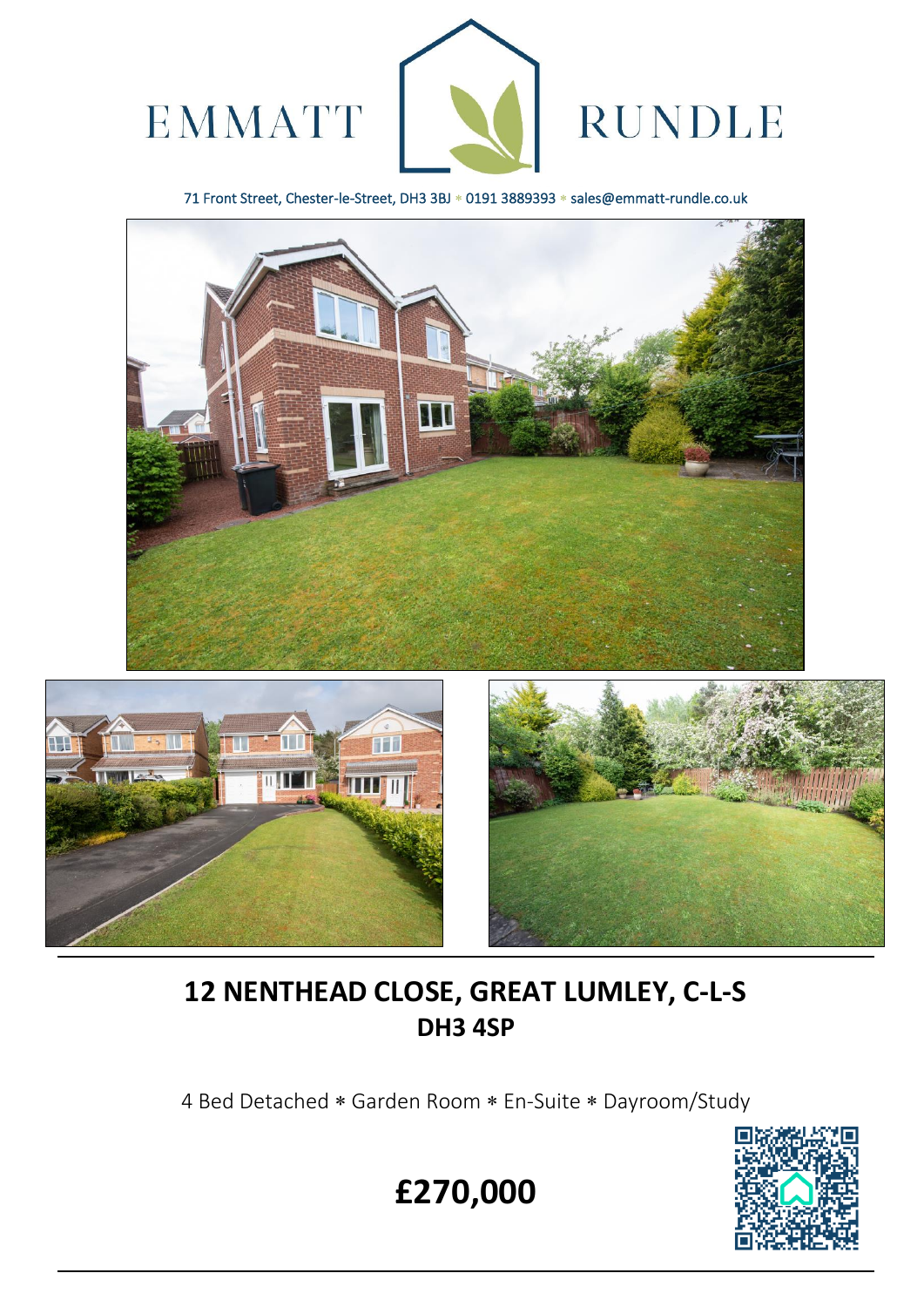#### **DESCRIPTION**

A deceptively large four bedroom detached house which has been greatly extended to the rear to provide spacious family-sized accommodation. The property is well-situated in a small cul-de-sac and has the benefit of a long driveway providing parking for several vehicles, large private rear garden, kitchen/dining room and master bedroom with en-suite. The ground floor area provides flexible living rooms which is sure to appeal to potential buyers. There is benefit of gas central heating via combi boiler and UPVC double glazing.

**TENURE -** Freehold

#### **DIRECTIONS**

From the south end of Front Street turn left at the roundabout onto Ropery Lane, continue over two roundabouts onto Lumley New Road, turn right at the next roundabout onto Scorers Lane, at the end of the road turn left at the 'T' junction, take the first left onto Stainmore Drive, take the second left onto Nenthead Close, take the next left and the property is on the right-hand side.

#### **GROUND FLOOR**

#### **ENTRANCE PORCH** UPVC door



**LOUNGE**  20'1" (6.12m) x 10'11" (3.33m) Feature fireplace & fire, bay window, vertical blinds, radiator

**DAYROOM/STUDY**  10'4" (3.15m) x 9'1" (2.77m) Roller blind





**GARDEN ROOM** 11'4" (3.45m) x 9'8" (2.95m) French doors to garden, radiator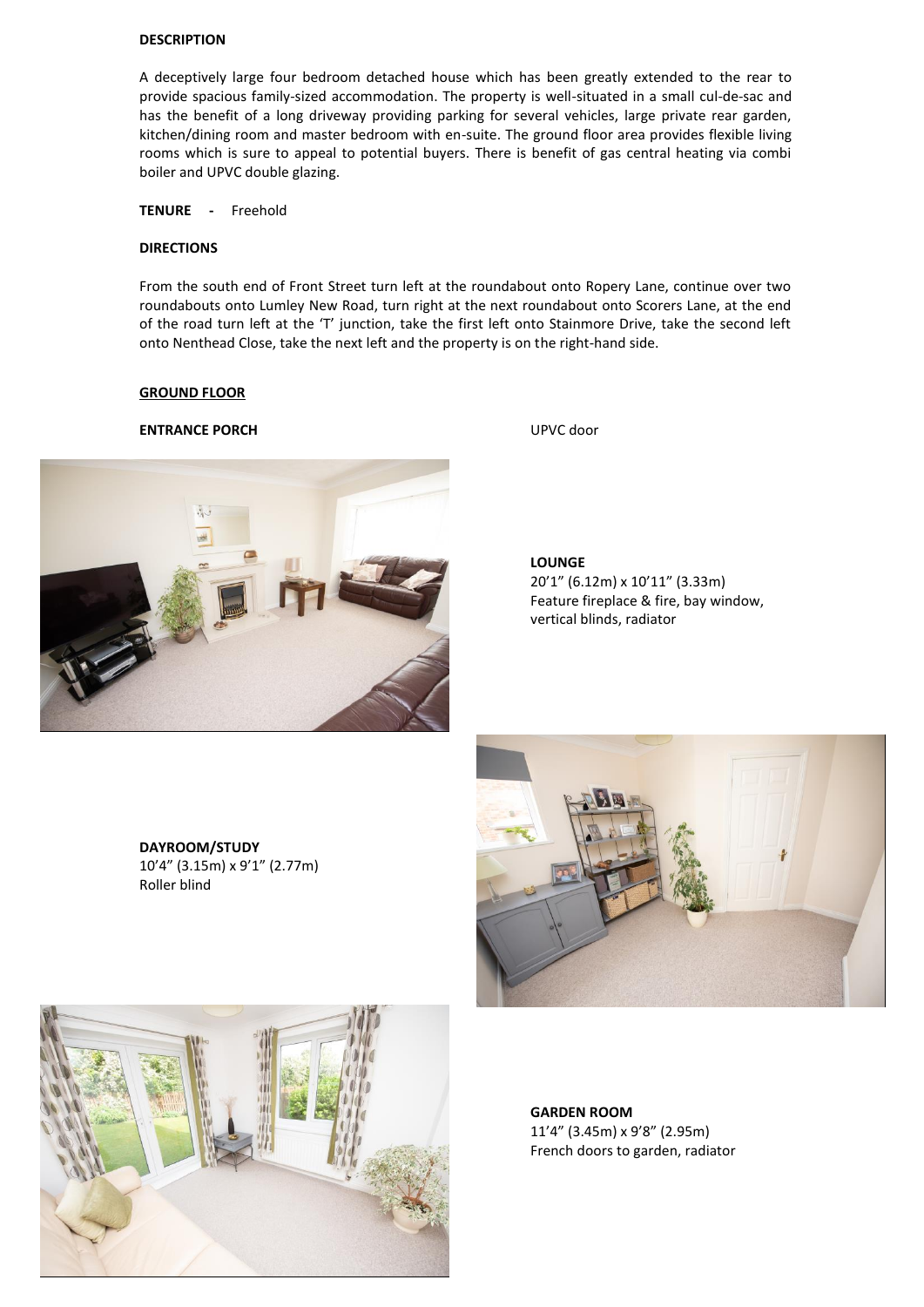### **KITCHEN/DINING ROOM**

17'9" (5.41m) x 10'1" (3.07m) A range of wall & base units in a beech finish, co-ordinating worksurfaces, integrated electric hob & oven, integrated fridge freezer, dishwasher & auto-washer/dryer, cooker hood, stainless steel sink unit, tiled splashbacks, ceramic tiled flooring, downlighters, roller blind, radiator, UPVC door to side

## **FIRST FLOOR**





#### **BEDROOM 1**

16'8" (5.08m) x 9'6" (2.90m) Full range of fitted wardrobes, dressing table & bedside tables, radiator



Large shower cubicle with electric shower, WC, hand basin, part tiled walls, radiator



**BEDROOM 3** 9'8" (2.95m) x 9'8" (2.95m) Radiator



**BEDROOM 2** 12'1" (3.68m) X 9'8" (2.95m) Radiator